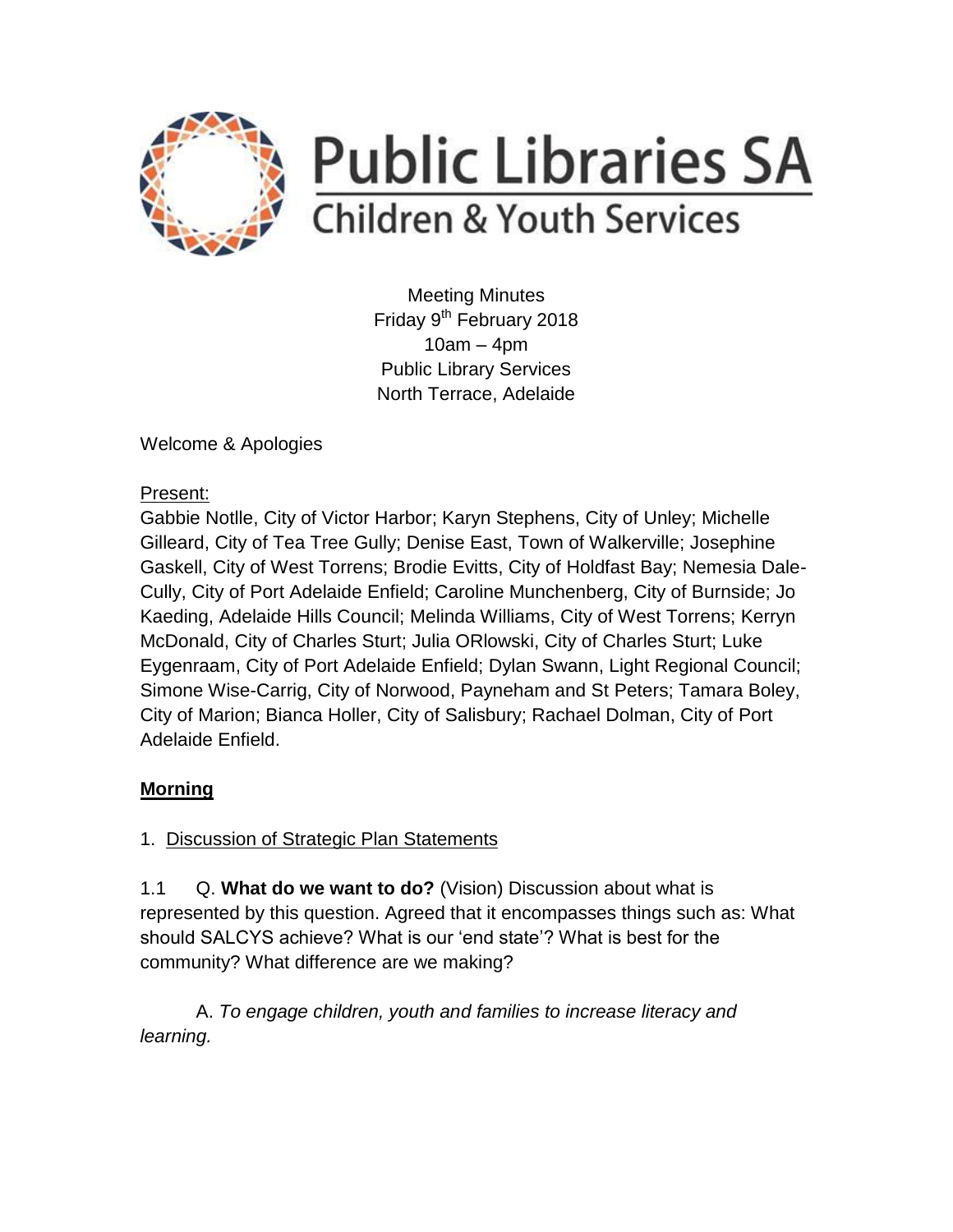1.2 Q. **How will we do that?** (Mission) Discussion of elements that will help us to reach our goals. Agreed that this includes: delivering quality programs, collaborating, professionally developing staff, having a quality collection, being confident we are achieving best practice (individual level and team level), having a positive work environment and regularly reviewing practices

A. *By creating dynamic leaders through collaboration, professional development and best practice.*

### 2. Discussion of Sub Statements

2.1 **SHARE**. Discussion to brainstorm what might come under this heading. Suggestions included: collaboration, communication, knowledge, forums (OnePlace), SALCYS meetings, state-wide programs.

**Actions:** Specific actions that work towards the "SHARE" goal:

- Improve structure of SALCYS meetings
- Better utilize OnePlace forums
- Investigate ways to better enable engagement with regional sites (Skype?)
- Bus tour to different library locations

**Summary statement**: *Share skills, knowledge, learning and literacy.*

2.2 **EDUCATE** Discussion to brainstorm what might come under this heading. Suggestions included: professional development, current trends, info/knowledge from other industries, community promotion.

**Actions** Specific actions that work towards the "EDUCATE" goal:

- Focus on professional development at two meetings per year
- Formalise process of delegates at meetings reporting back to home site staff
- Send staff to outside workshops, training, etc.
- Forge stronger links between sub-committees

**Summary statement:** *Continually develop our skills and knowledge through education.*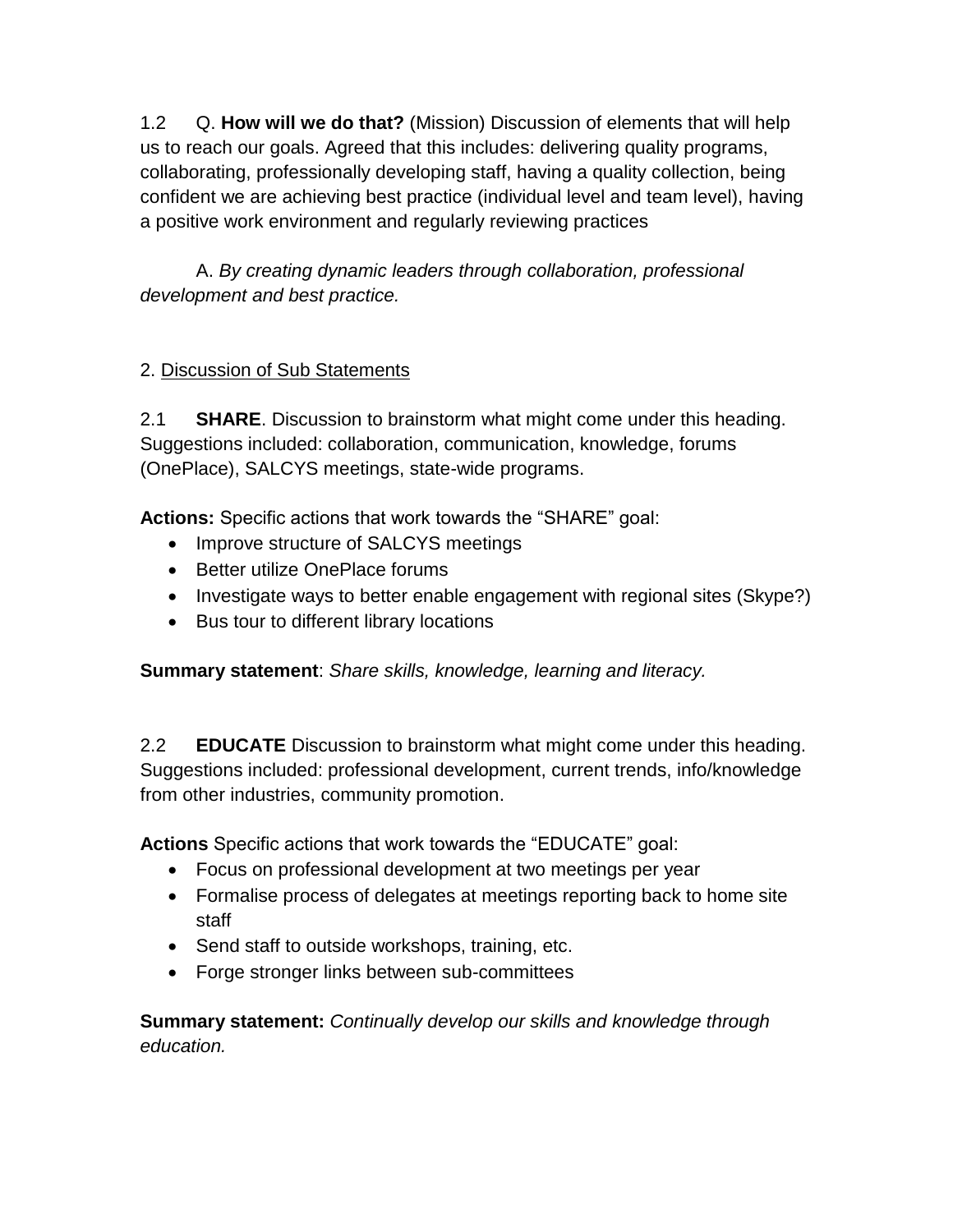2.3 **ACHIEVE** Discussion to brainstorm what might come under this heading. Suggestions included: running quality programs, having ongoing measuring of success/failure, staying relevant, having good connections, maintaining a 'fabulous' collection, implementing effective promotion, engaging customers, focusing on inclusion, recognising excellence through annual award(s).

**Actions:** Specific actions that work towards the 'ACHIEVE' goal:

- Improve cross-over between sites
- Reduce double handling
- Increase engagement with Youth week and so on
- Regular review of best practices and local/national/world trends

**Summary Statement:** '*Create and participate (in) engaging programs, services and collections'*

2.4 **INSPIRE** Discussion to brainstorm what might come under this heading. Suggestions include: sharing ideas, outreach, involving all stakeholders, inspiring workmates (create positive culture), look to broader market, looking to future of sector.

**Actions:** Specific actions that work towards the 'INSPIRE' goal:

- Focus on making use of OnePlace and Limelight
- Keep up with market leaders
- Record and celebrate achievements
- Include focus on collections at al SALCYS meetings
- Share as many relevant stats as possible at SALCYS meetings

**Summary Statement:** *'Inspire ourselves to inspire others'*

#### **Afternoon**

Discussion of OnePlace functionality and purpose lead by Jon Bentick and Amelia Beatty

Jon gave a general overview of ONEPLACE page refresh:

- Reminder that some libraries have a generic ONEPLACE login that can be used on the front desk.
- Each ONEPLACE login has access to a OneDrive account they can use as a Dropbox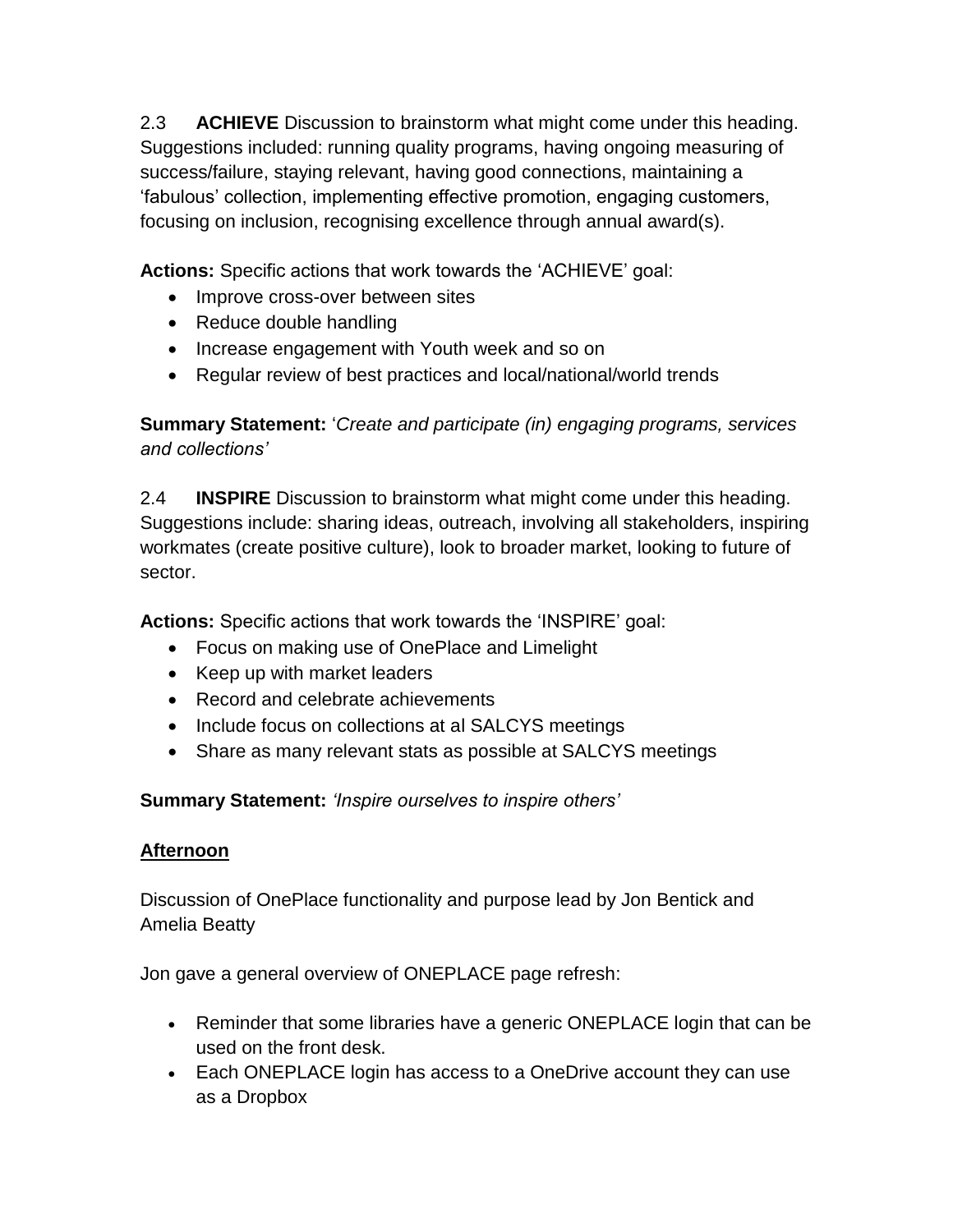Amelia gave an overview of SALCYS working group:

- Please email Amelia if your name is not on our team contacts list or if someone should no longer be on the list
- Upload documents as PDF to SALCYS meeting documents
- Share editable documents by putting them in zip folder and upload them. Libraries will have to download them to manipulate them
- Contact details can be added to the document in collaboration documents
- Resource documents- they are set so we can all add to them to share resources and ideas. Add any documents, programs, templates etc you think are helpful
- Discussions- try to reply to discussions rather than starting a new one. Anyone is welcome to start a discussion and can set it to a question that notifies everyone that you are looking for responses
- We need to create a purpose for SALCYS to post in our 'about' page on the SALCYS forum.
- **Decision** was made by the group to open the SALCYS page to all staff. Open sharing will be monitored and reviewed if it seems to be being misused or overwhelming.
- Admin for SALCYS forum will be a shared role between Charles Sturt and Tea Tree Gully until Amelia returns.
- Any questions email Amelia Beatty or Jon Bentick
- We will review the effectiveness and terms of the forum in approximately a year (will add this to the strategic plan)

Sharing:

- Little Bang Discovery Club- already running successfully at other libraries. This is the sort of info that would be helpful to post on SALCYS forum. What is working, what isn't, how are going about it, helpful resources. Upload evaluation forms or just positive feedback received to show success and outcomes to convince management teams. Discussion based around success and strategies in sessions already run. We don't need to be experts- turn questions back on them and encourage investigation to be brought to next session
- Book week- can we share resources if we find an author we would like to bring to SA? Discussion to be started on ONEPLACE. Observation made that schools are starting to drop off. Sessions out of school hours designed for family events have proven popular.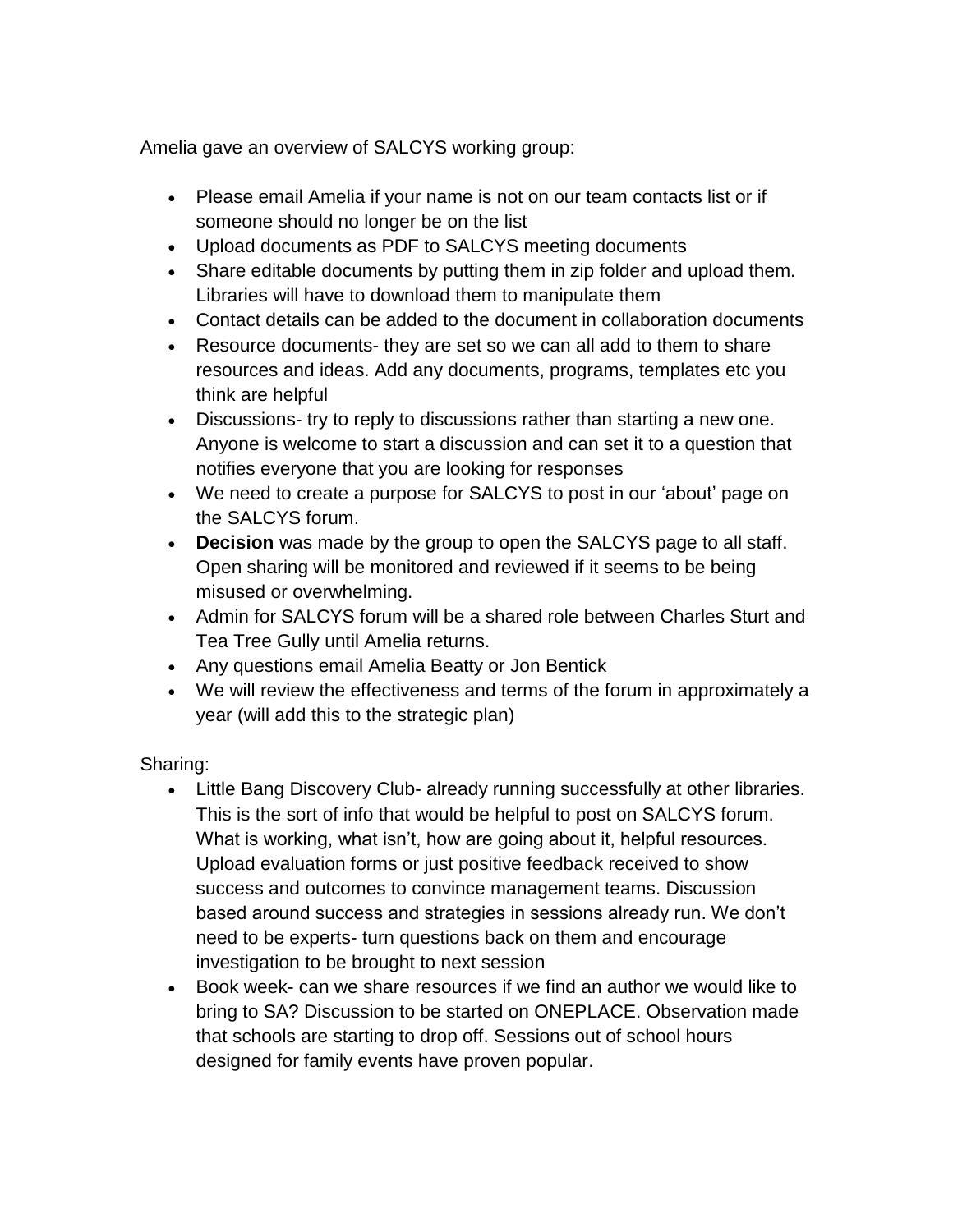- Summer Reading Club- some libraries have found that loads went out and few came back. Some libraries modified booklet to include not only book log but also other activities- redesign a book cover, scavenger hunt in the library, book review, book bingo etc. After some activities completed they get an incentive prize, then complete to enter draw for proper prize. Key to return was continual engagement- how are you going, continued promotion etc
- Charles Sturt are subscribing to Beans which will be more of a digital engagement than paper return. Tracks engagement for adults & children. Look for the link on a SALCYS discussion to follow soon.
- Desire expressed for discussion about Summer Reading Club at next meeting to determine who is doing what
- Little Big Book Club training being hosted in March at Norwood, Payneham & St Peters. Not everyone is getting the bags- list is on website about where they can be collected.
- Charles Sturt discussed Paint the Westside Read initiative to get low socio-economic kids reading. Collective impact project to promote literacy that starts with an egg that visits different places and gets bigger as it is read to. Program doesn't belong to the library but instead the collective impact. Egg hatches at the end of the program at a ceremony. Hatched into Charles Sturt reading mascot Lizzie the Literacy Lizard. Port Adelaide Enfield is successfully running the same program with Parker the Reading Pelican. Large scale community engagement. Link will be posted on forum about how to apply.
- George the Farmer books, cds and app tie in to performance and interest is for an event around Adelaide ShowTime to tie in. It is high cost but collaboration could make it possible. Costs can be reduced through negotiation. Burnside are looking at organising, so contact them for more details
- Library in the Park was a successful event last year. Family event with author talk, face painting etc. This year refreshments will be supplied and has been a learning curve. Resources for catering companies would be a useful thing to put up on SALCYS forum. Look for contractor database and add this into the relevant tab
- Discussion around what is done at other libraries to cater for younger than school age children during school holidays
- Discussion around what councils are doing to approach photo permission. Generic signs work for large scale events. Individual children need photo permission slips. Suggest was made to only seek permission for great